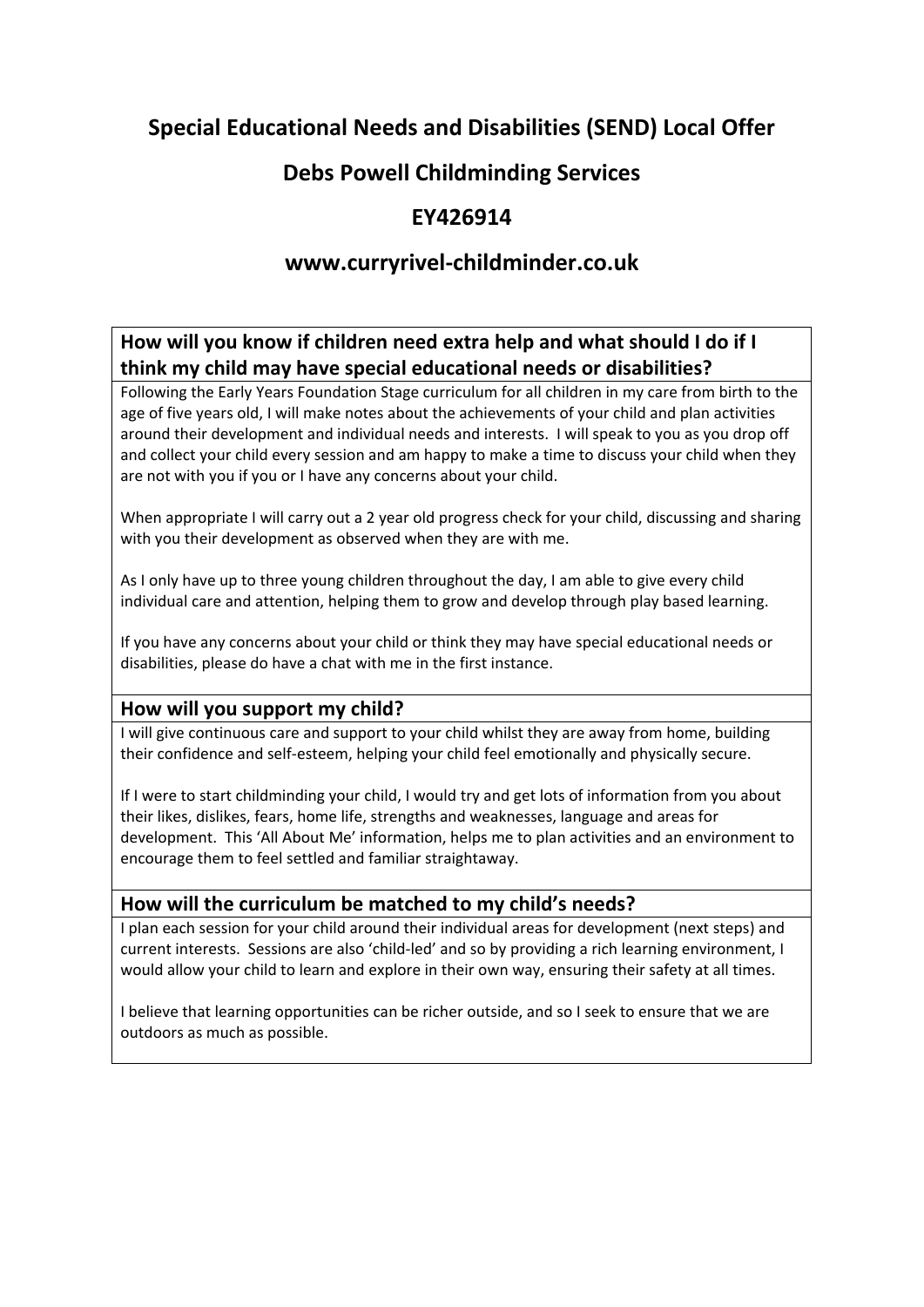# **How will both you and I know how my child is doing and how will you help me to support my child's learning?**

Your child is a unique person and I will make observations during their play and look at ways to take their learning forward in a way best suited to them. I will talk with you after every session about what we have done, sharing a communication book noting what your child has been doing, their care throughout the session and any points of concern.

At regular intervals, I will ask your views on how your child is progressing and so by working together we can ensure that I provide appropriate and stimulating resources and activities for your child.

If you would like to know more about what your child is doing, how I am planning activities and resources for them or how they are developing, please just ask me or write in the communication book when you think of it.

# **What support is there for my child's overall wellbeing?**

I look to provide a safe, stimulating and inclusive home‐based environment for your child.

I have a current first aid certificate, CRB (Criminal Records Bureau) check, have received safeguarding training, keep appropriate records for medicines, accidents and incidents, have secure storage for medicines and have received food safety training and hold a '5' food safety rating (highest level). I carry out a daily risk assessment and risk assess activities, visits and excursions. I seek parental permission for taking photographs and for their use as well as for visits, car travel and similar.

#### **What specialist services and expertise do you have or are able to access?**

I am a member of PACEY (Professional Association of Childcare and Early Years) which comes with a lot of support and advice as part of that membership. I work closely with the Lead Childminder for the area, meeting regularly for training and support on a wide variety of issues. I am also able to access support from the Area SenCo (Special Educational Needs Co-ordinator) who in turn is able to refer a child to a whole variety of specialist services.

## **What training have you had or are having to support children with SEND?**

I have a paediatric first aid certificate and am completing my Level 3 qualification in Childcare and Early Learning. I have attended an Introduction to STC (Somerset Total Communication).

I am happy to consider any specialist training to enable me to support your child more specifically.

### **How will my child be included in activities outside your home including trips?**

When planning any visit or activity outside my home with your child, I will always welcome your thoughts and views. I carry out a risk assessment prior to the visit to ensure that it is suitable for the children in my care. I will have records of any special needs of your child and will work to ensure those needs are met on all occasions.